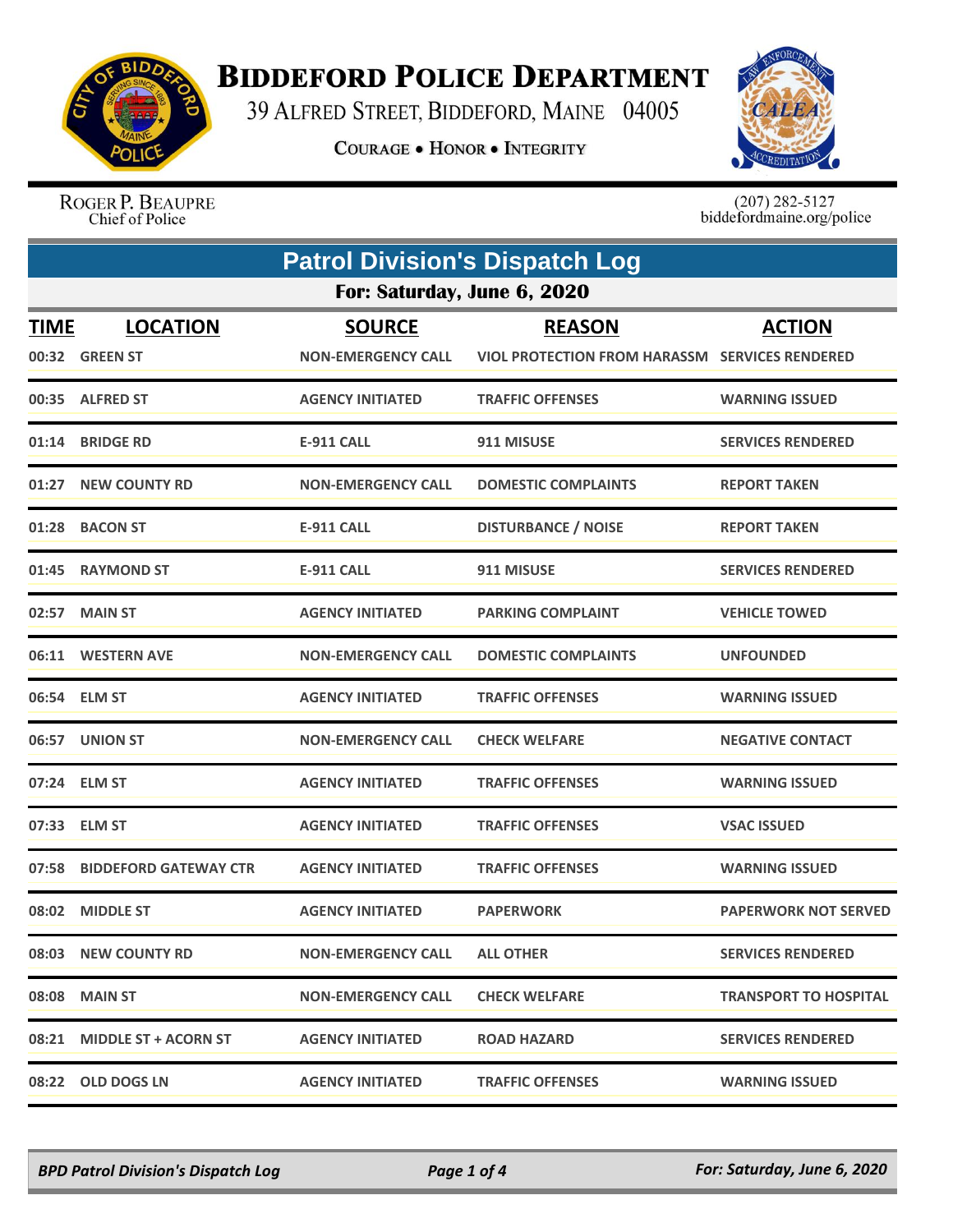| <b>TIME</b> | <b>LOCATION</b>               | <b>SOURCE</b>             | <b>REASON</b>               | <b>ACTION</b>               |
|-------------|-------------------------------|---------------------------|-----------------------------|-----------------------------|
|             | 08:24 POOL ST                 | <b>AGENCY INITIATED</b>   | <b>PAPERWORK</b>            | <b>PAPERWORK NOT SERVED</b> |
|             | 08:35 PIKE ST                 | <b>NON-EMERGENCY CALL</b> | <b>ALL OTHER</b>            | <b>SERVICES RENDERED</b>    |
|             | 08:44 POOL ST                 | <b>AGENCY INITIATED</b>   | <b>TRAFFIC OFFENSES</b>     | <b>VSAC ISSUED</b>          |
|             | 08:48 ALFRED ST + BOULDER WAY | <b>AGENCY INITIATED</b>   | <b>TRAFFIC OFFENSES</b>     | <b>WARNING ISSUED</b>       |
|             | 08:53 MAIN ST                 | <b>AGENCY INITIATED</b>   | <b>ANIMAL COMPLAINT</b>     | <b>SERVICES RENDERED</b>    |
|             | 08:58 BEACON AVE              | <b>E-911 CALL</b>         | <b>ANIMAL COMPLAINT</b>     | <b>SERVICES RENDERED</b>    |
|             | 09:28 GRAHAM ST               | <b>AGENCY INITIATED</b>   | <b>PAPERWORK</b>            | <b>PAPERWORK NOT SERVED</b> |
|             | 09:42 MAIN ST                 | <b>AGENCY INITIATED</b>   | <b>PAPERWORK</b>            | <b>PAPERWORK NOT SERVED</b> |
|             | 09:42 GEORGETOWN DR           | <b>NON-EMERGENCY CALL</b> | <b>UNEMPLOYMENT SCAM</b>    | <b>REPORT TAKEN</b>         |
|             | 09:44 ELM ST                  | <b>AGENCY INITIATED</b>   | <b>TRAFFIC OFFENSES</b>     | <b>VSAC ISSUED</b>          |
|             | 09:58 MT VERNON ST            | <b>NON-EMERGENCY CALL</b> | <b>ESCORTS / RELAYS</b>     | <b>SERVICES RENDERED</b>    |
|             | 10:16 ALFRED ST               | <b>AGENCY INITIATED</b>   | <b>TRAFFIC OFFENSES</b>     | <b>WARNING ISSUED</b>       |
|             | 10:19 ELM ST                  | <b>E-911 CALL</b>         | 911 MISUSE                  | <b>NO ACTION REQUIRED</b>   |
|             | <b>10:19 MAIN ST</b>          | <b>NON-EMERGENCY CALL</b> | <b>ANIMAL COMPLAINT</b>     | <b>SERVICES RENDERED</b>    |
|             | <b>10:26 HILL ST</b>          | <b>AGENCY INITIATED</b>   | <b>TRAFFIC OFFENSES</b>     | <b>WARNING ISSUED</b>       |
|             | <b>10:26 MAIN ST</b>          | <b>NON-EMERGENCY CALL</b> | <b>MENTAL ILLNESS CASES</b> | <b>SERVICES RENDERED</b>    |
|             | 11:02 BRADBURY ST             | <b>NON-EMERGENCY CALL</b> | <b>SUSPICION</b>            | <b>SERVICES RENDERED</b>    |
|             | 11:08 GRAHAM ST               | <b>NON-EMERGENCY CALL</b> | <b>CRIMINAL MISCHIEF</b>    | <b>REPORT TAKEN</b>         |
|             | 11:53 ALFRED ST               | <b>NON-EMERGENCY CALL</b> | <b>THEFT</b>                | <b>REPORT TAKEN</b>         |
|             | 11:57 ALFRED ST               | <b>AGENCY INITIATED</b>   | <b>TRAFFIC OFFENSES</b>     | <b>VSAC ISSUED</b>          |
|             | 11:58 ALFRED ST               | <b>NON-EMERGENCY CALL</b> | <b>THEFT</b>                | <b>REPORT TAKEN</b>         |
|             | 12:24 ALFRED ST               | <b>NON-EMERGENCY CALL</b> | <b>ALL OTHER</b>            | <b>NO ACTION REQUIRED</b>   |
|             | 12:24 VITAL AVE               | <b>NON-EMERGENCY CALL</b> | <b>ANIMAL COMPLAINT</b>     | <b>SERVICES RENDERED</b>    |
|             | 12:28 SOUTH ST                | <b>NON-EMERGENCY CALL</b> | <b>THEFT</b>                | <b>REPORT TAKEN</b>         |
|             | 13:09 OLD POOL RD             | <b>NON-EMERGENCY CALL</b> | UNEMPLOYMENT SCAM           | <b>REPORT TAKEN</b>         |

*BPD Patrol Division's Dispatch Log Page 2 of 4 For: Saturday, June 6, 2020*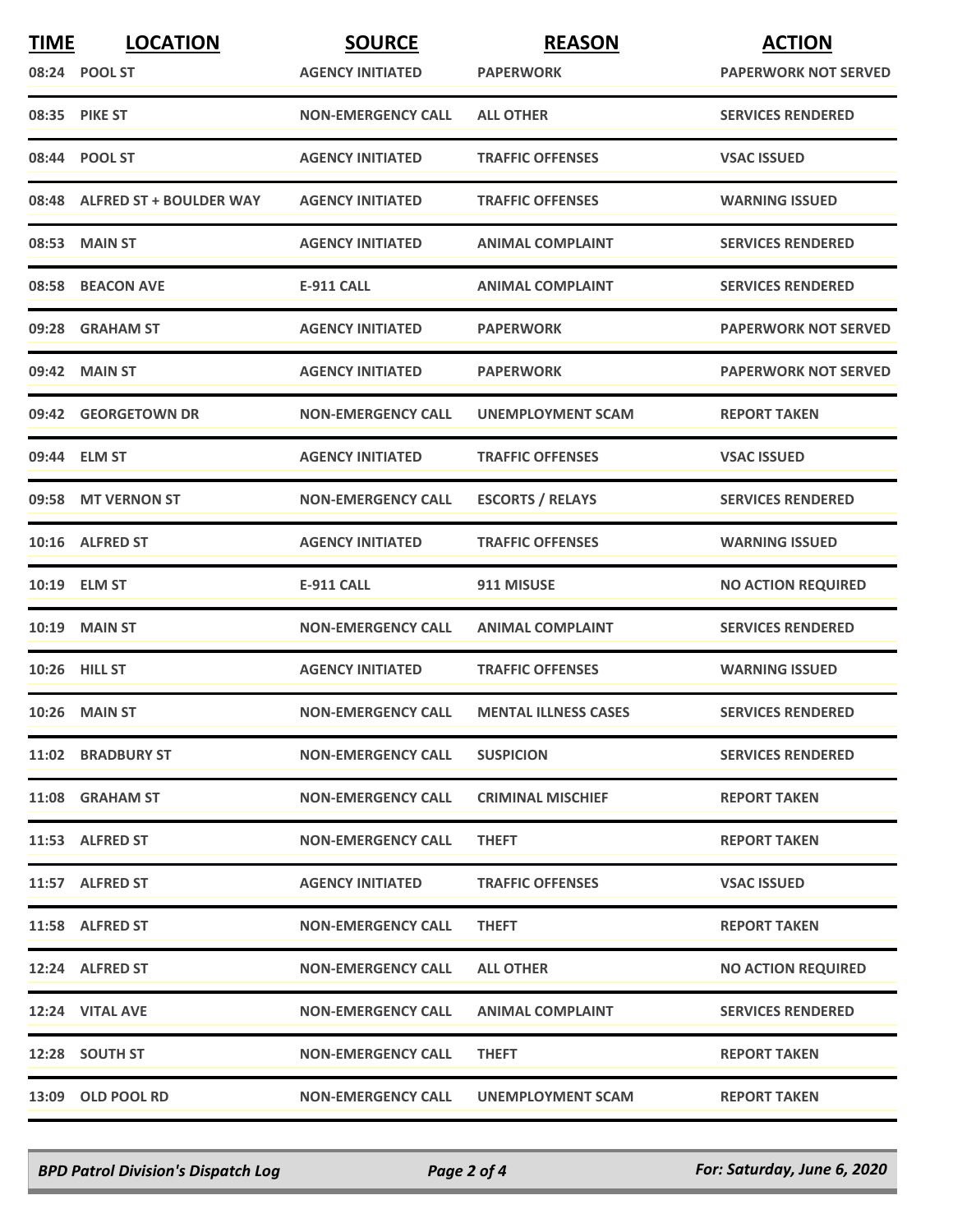| <b>TIME</b>                                                                                               | <b>LOCATION</b>              | <b>SOURCE</b>             | <b>REASON</b>                                   | <b>ACTION</b>               |  |
|-----------------------------------------------------------------------------------------------------------|------------------------------|---------------------------|-------------------------------------------------|-----------------------------|--|
|                                                                                                           | 13:37 POOL ST                | <b>AGENCY INITIATED</b>   | <b>TRAFFIC OFFENSES</b>                         | <b>WARNING ISSUED</b>       |  |
|                                                                                                           | 13:53 ALFRED ST              | <b>AGENCY INITIATED</b>   | <b>TRAFFIC OFFENSES</b>                         | <b>VSAC ISSUED</b>          |  |
|                                                                                                           | 14:06 ALFRED ST              | <b>AGENCY INITIATED</b>   | <b>TRAFFIC OFFENSES</b>                         | <b>WARNING ISSUED</b>       |  |
|                                                                                                           | 14:24 JOSHUA DR              | <b>WALK-IN AT STATION</b> | <b>CRIM THREAT / TERRORIZING</b>                | <b>REPORT TAKEN</b>         |  |
|                                                                                                           | 14:36 MIDDLE ST              | <b>E-911 CALL</b>         | 911 MISUSE                                      | <b>DISPATCH HANDLED</b>     |  |
|                                                                                                           | 15:30 ALFRED ST              | <b>NON-EMERGENCY CALL</b> | <b>THEFT</b>                                    | <b>REPORT TAKEN</b>         |  |
|                                                                                                           | 15:33 GRAHAM ST              | <b>E-911 CALL</b>         | ATTEMPTED/THREATENED SUICIDE SERVICES RENDERED  |                             |  |
|                                                                                                           | 15:52 GRAHAM ST + WEST ST    | <b>AGENCY INITIATED</b>   | <b>TRAFFIC OFFENSES</b>                         | <b>VSAC ISSUED</b>          |  |
|                                                                                                           | 16:14 ALFRED ST              | <b>NON-EMERGENCY CALL</b> | <b>POLICE INFO</b>                              | <b>SERVICES RENDERED</b>    |  |
|                                                                                                           | <b>16:52 CHERRYFIELD AVE</b> | <b>AGENCY INITIATED</b>   | <b>PAPERWORK</b>                                | <b>PAPERWORK NOT SERVED</b> |  |
|                                                                                                           | <b>17:20 PIKE ST</b>         | <b>AGENCY INITIATED</b>   | <b>SUSPICION</b>                                | <b>UNFOUNDED</b>            |  |
|                                                                                                           | 17:26 ELM ST                 | <b>E-911 CALL</b>         | 911 MISUSE                                      | <b>DISPATCH HANDLED</b>     |  |
|                                                                                                           | 18:04 ALFRED ST              | <b>NON-EMERGENCY CALL</b> | <b>ASSIST OTHER AGENCY</b>                      | <b>SERVICES RENDERED</b>    |  |
|                                                                                                           | 18:13 ST MARYS ST            | <b>E-911 CALL</b>         | 911 MISUSE                                      | <b>SERVICES RENDERED</b>    |  |
|                                                                                                           | 18:48 POOL ST                | <b>AGENCY INITIATED</b>   | <b>TRAFFIC OFFENSES</b>                         | <b>WARNING ISSUED</b>       |  |
|                                                                                                           | 19:04 ELM ST + SPRUCE ST     | <b>NON-EMERGENCY CALL</b> | <b>CHECK WELFARE</b>                            | <b>SERVICES RENDERED</b>    |  |
|                                                                                                           | 19:47 ELM ST                 | <b>NON-EMERGENCY CALL</b> | <b>SUSPICION</b>                                | <b>SERVICES RENDERED</b>    |  |
| 19:56 IVY ST                                                                                              |                              | <b>NON-EMERGENCY CALL</b> | 911 MISUSE                                      | <b>NO ACTION REQUIRED</b>   |  |
|                                                                                                           | 20:37 MAIN ST                | <b>E-911 CALL</b>         | <b>VIOL OF BAIL CONDITIONS</b>                  | <b>CITATION ISSUED</b>      |  |
| OFFENDER: MARK ALAN BARTON  AGE: 42  RESIDENT OF: BIDDEFORD, ME<br>CHARGE: VIOLATING CONDITION OF RELEASE |                              |                           |                                                 |                             |  |
|                                                                                                           | 20:53 HILL ST                | <b>NON-EMERGENCY CALL</b> | <b>PARKING COMPLAINT</b>                        | <b>SERVICES RENDERED</b>    |  |
|                                                                                                           | <b>20:58 JACQUELINE DR</b>   | <b>NON-EMERGENCY CALL</b> | <b>FIREWORKS COMPLAINT</b>                      | <b>NEGATIVE CONTACT</b>     |  |
| 21:14                                                                                                     |                              | <b>NON-EMERGENCY CALL</b> | ATTEMPTED/THREATENED SUICIDE NO ACTION REQUIRED |                             |  |
|                                                                                                           | 21:16 INDIAN RIDGE DR        | <b>E-911 CALL</b>         | 911 MISUSE                                      | <b>NEGATIVE CONTACT</b>     |  |
|                                                                                                           | 21:25 WENTWORTH ST           | <b>NON-EMERGENCY CALL</b> | <b>PARKING COMPLAINT</b>                        | <b>SERVICES RENDERED</b>    |  |

*BPD Patrol Division's Dispatch Log Page 3 of 4 For: Saturday, June 6, 2020*